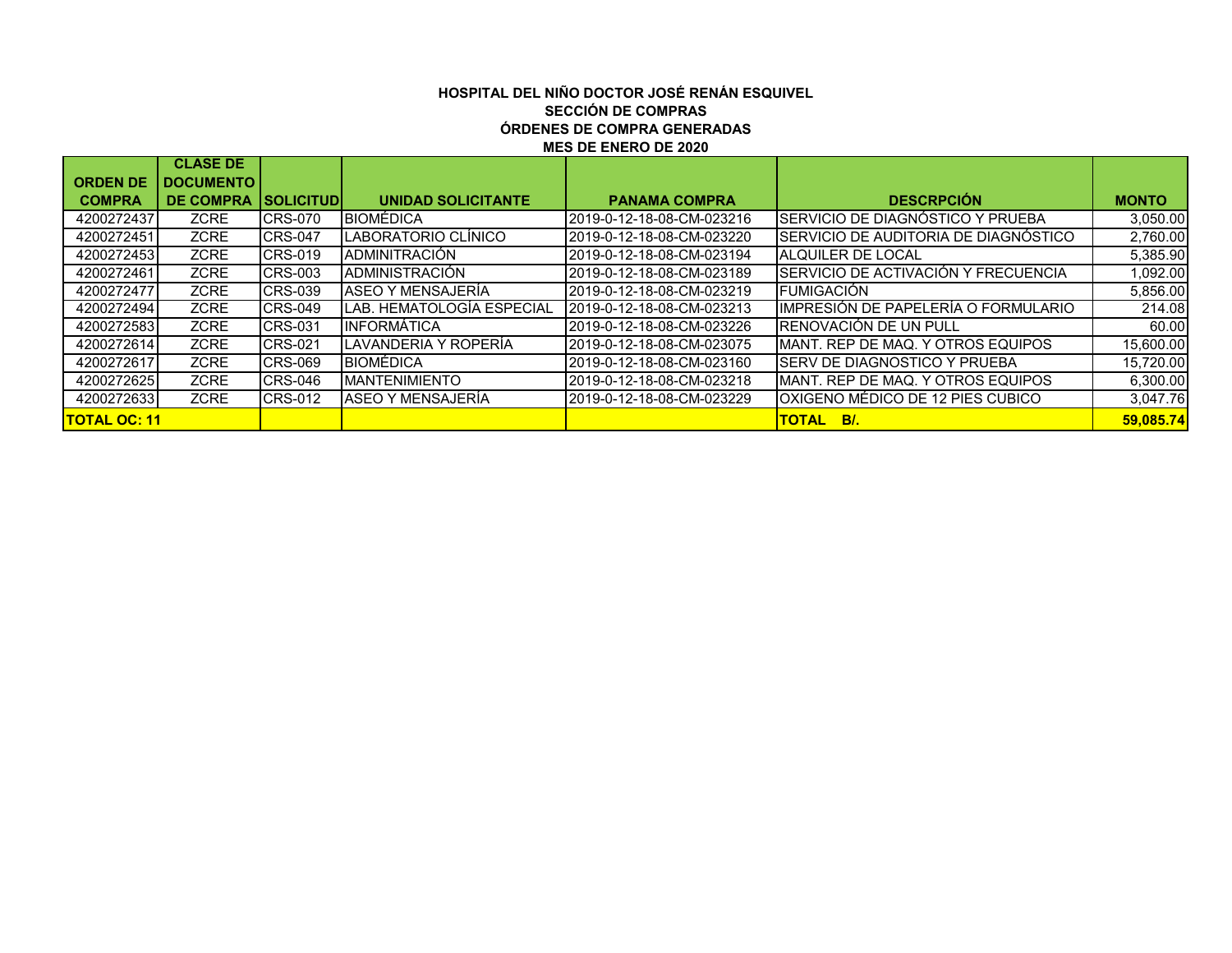## **HOSPITAL DEL NIÑO DOCTOR JOSÉ RENÁN ESQUIVEL SECCIÓN DE COMPRAS ÓRDENES DE COMPRA PRESUPUESTARIAS**

**MES DE ENERO 2020**

|                     | <b>CLASE DE</b>  |                  |                           |                           |                                       |              |
|---------------------|------------------|------------------|---------------------------|---------------------------|---------------------------------------|--------------|
| <b>ORDEN DE</b>     | <b>DOCUMENTO</b> |                  |                           |                           |                                       |              |
| <b>COMPRA</b>       | <b>DE COMPRA</b> | <b>SOLICITUD</b> | <b>UNIDAD SOLICITANTE</b> | <b>PANAMA COMPRA</b>      | <b>DESCRPCIÓN</b>                     | <b>MONTO</b> |
| 4200272437          | <b>ZCRE</b>      | <b>CRS-070</b>   | <b>BIOMÉDICA</b>          | 2019-0-12-18-08-CM-023216 | ISERVICIO DE DIAGNÓSTICO Y PRUEBA     | 3,050.00     |
| 4200272451          | <b>ZCRE</b>      | <b>CRS-047</b>   | LABORATORIO CLÍNICO       | 2019-0-12-18-08-CM-023220 | ISERVICIO DE AUDITORÍA DE DIAGNÓSTICO | 2,760.00     |
| 4200272453          | <b>ZCRE</b>      | <b>CRS-019</b>   | <b>ADMINITRACIÓN</b>      | 2019-0-12-18-08-CM-023194 | <b>ALQUILER DE LOCAL</b>              | 5,385.90     |
| 4200272461          | <b>ZCRE</b>      | <b>CRS-003</b>   | <b>ADMINISTRACIÓN</b>     | 2019-0-12-18-08-CM-023189 | ISERVICIO DE ACTIVACIÓN Y FRECUENCIA. | 1,092.00     |
| 4200272477          | <b>ZCRE</b>      | <b>CRS-039</b>   | ASEO Y MENSAJERÍA         | 2019-0-12-18-08-CM-023219 | <b>FUMIGACIÓN</b>                     | 5,856.00     |
| 4200272494          | <b>ZCRE</b>      | <b>CRS-049</b>   | LAB. HEMATOLOGIA ESPECIAL | 2019-0-12-18-08-CM-023213 | IIMPRESIÓN DE PAPELERÍA O FORMULARIO  | 214.08       |
| 4200272583          | <b>ZCRE</b>      | <b>CRS-031</b>   | <b>INFORMÁTICA</b>        | 2019-0-12-18-08-CM-023226 | <b>IRENOVACIÓN DE UN PULL</b>         | 60.00        |
| 4200272614          | <b>ZCRE</b>      | <b>CRS-021</b>   | LAVANDERIA Y ROPERÍA      | 2019-0-12-18-08-CM-023075 | IMANT. REP DE MAQ. Y OTROS EQUIPOS    | 15,600.00    |
| 4200272617          | <b>ZCRE</b>      | <b>CRS-069</b>   | <b>BIOMÉDICA</b>          | 2019-0-12-18-08-CM-023160 | <b>I</b> SERV DE DIAGNOSTICO Y PRUEBA | 15,720.00    |
| 4200272625          | <b>ZCRE</b>      | <b>CRS-046</b>   | <b>MANTENIMIENTO</b>      | 2019-0-12-18-08-CM-023218 | IMANT, REP DE MAQ, Y OTROS EQUIPOS    | 6,300.00     |
| 4200272633          | <b>ZCRE</b>      | <b>CRS-012</b>   | IASEO Y MENSAJERÍA        | 2019-0-12-18-08-CM-023229 | IOXIGENO MÉDICO DE 12 PIES CUBICO     | 3,047.76     |
| <b>TOTAL OC: 11</b> |                  |                  |                           |                           | <b>TOTAL</b><br>$B/\sqrt{2}$          | 59,085.74    |